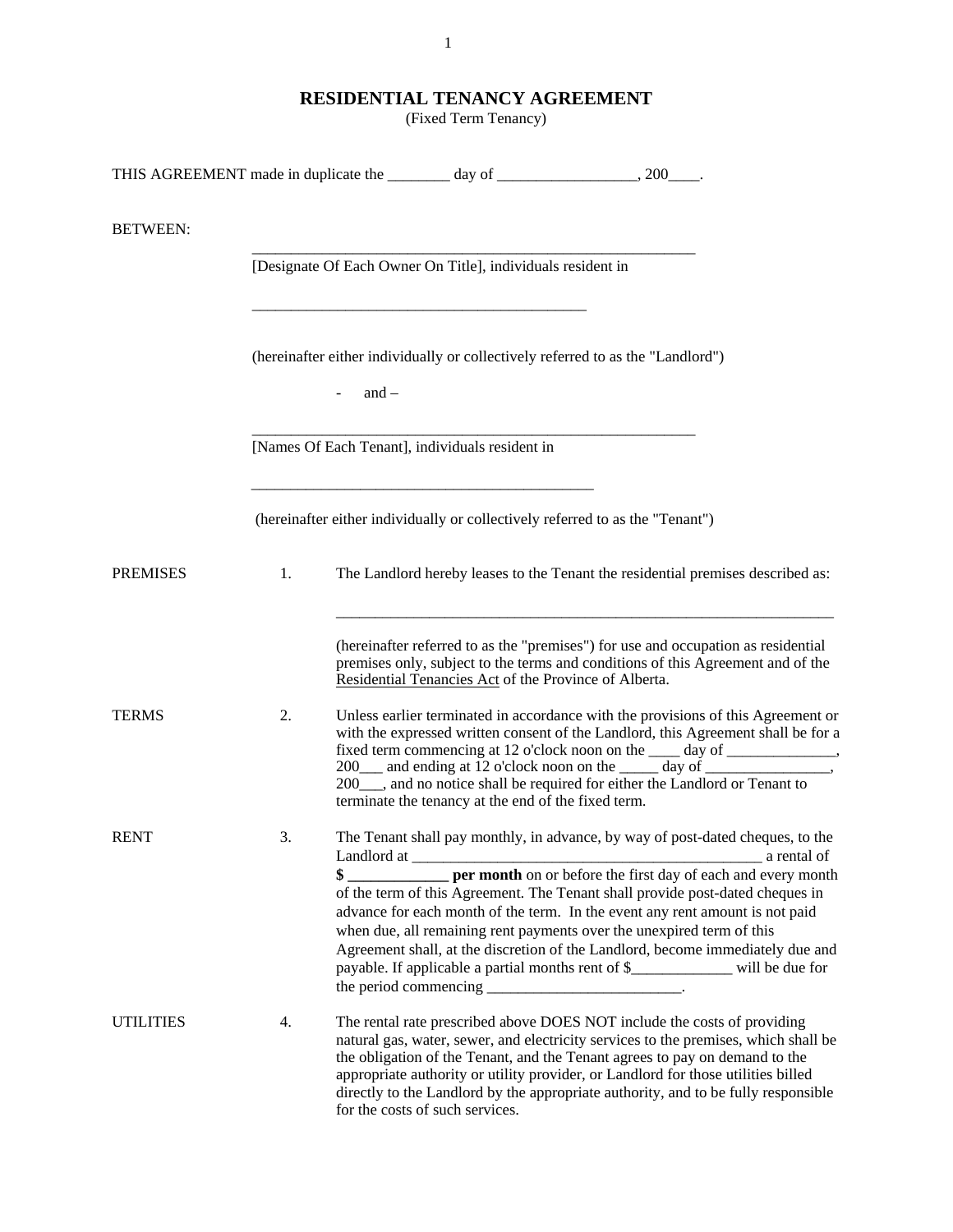| CABLE, INTERNET<br>AND TELEPHONE | 5. | The Tenant agrees to pay on demand to the appropriate authority, or Landlord<br>for those services billed directly to the Landlord by the appropriate authority,<br>and to be fully responsible for the costs of all other services not specifically<br>mentioned in Paragraph 4 above, including, without limitation, the costs of<br>cable, internet and telephone services. |                                                                                |                                                                                                                                                                                                                                                                                                                                                                                                                                                                                                                                                                                       |  |  |
|----------------------------------|----|--------------------------------------------------------------------------------------------------------------------------------------------------------------------------------------------------------------------------------------------------------------------------------------------------------------------------------------------------------------------------------|--------------------------------------------------------------------------------|---------------------------------------------------------------------------------------------------------------------------------------------------------------------------------------------------------------------------------------------------------------------------------------------------------------------------------------------------------------------------------------------------------------------------------------------------------------------------------------------------------------------------------------------------------------------------------------|--|--|
| <b>APPLIANCES</b>                | 6. |                                                                                                                                                                                                                                                                                                                                                                                |                                                                                | The Landlord agrees that throughout the term of this Agreement, the Landlord<br>will supply for the Tenant's use a refrigerator, range, dishwasher, clothes<br>washer, and clothes dryer in the premises.                                                                                                                                                                                                                                                                                                                                                                             |  |  |
| <b>OTHER OCCUPANTS</b>           | 7. |                                                                                                                                                                                                                                                                                                                                                                                |                                                                                | The Landlord and the Tenant agree that the premises may be occupied by the<br>Tenant and their children, unless the Landlord consents in writing to the<br>occupation of the premises by some other or an additional person or persons.                                                                                                                                                                                                                                                                                                                                               |  |  |
| <b>SECURITY</b>                  | 8. | (a)                                                                                                                                                                                                                                                                                                                                                                            |                                                                                | The Tenant agrees to pay to the Landlord a security deposit of<br>(Month/Day/Yr).<br>on $\qquad$<br>The Landlord may deduct from the security deposit any amount that the<br>Landlord deems necessary to provide for:                                                                                                                                                                                                                                                                                                                                                                 |  |  |
|                                  |    |                                                                                                                                                                                                                                                                                                                                                                                | (i)                                                                            | repairing any damage to the premises (including the building<br>of which the premises form a part, and the property on which<br>the building is located), fixtures, furniture, appliances and<br>any other items leased pursuant to this Agreement, which<br>damage may have been caused by the Tenant or any person<br>or persons invited on the premises by the Tenant, normal<br>wear and tear excepted; PROVIDED that the Landlord meets<br>the inspection report requirements of Section 18 of the<br>Residential Tenancies Act, as set forth in Clause 10 of this<br>Agreement; |  |  |
|                                  |    |                                                                                                                                                                                                                                                                                                                                                                                | (ii)                                                                           | cleaning the premises, including cleaning of the draperies and<br>carpets, if the Tenant gives up possession of the premises in<br>such condition that the premises require cleaning, normal<br>wear and tear excepted;                                                                                                                                                                                                                                                                                                                                                               |  |  |
|                                  |    |                                                                                                                                                                                                                                                                                                                                                                                | (iii)                                                                          | payment of rent, and/or utility charges owing to the Landlord<br>by the Tenant and any amounts due to the Landlord as the<br>result of a default of the Tenant under this Agreement, and                                                                                                                                                                                                                                                                                                                                                                                              |  |  |
|                                  |    |                                                                                                                                                                                                                                                                                                                                                                                | (iv)                                                                           | the discharge of any other obligations or liabilities of the<br>Tenant respecting the premises.                                                                                                                                                                                                                                                                                                                                                                                                                                                                                       |  |  |
|                                  |    |                                                                                                                                                                                                                                                                                                                                                                                | (hereinafter either individually or collectively referred to as<br>"Damages"). |                                                                                                                                                                                                                                                                                                                                                                                                                                                                                                                                                                                       |  |  |
|                                  |    | (b)                                                                                                                                                                                                                                                                                                                                                                            |                                                                                | In the event that the quantum of monies required to compensate the<br>Landlord for the Damages referenced in subparagraph 8(a) above<br>exceeds the amount of the security deposit, the Tenant shall,<br>immediately upon request from the Landlord, pay to the Landlord any<br>amounts in respect of the Damages which is in excess of the security<br>deposit, plus interest thereon from the date initially due until the date<br>the Landlord receives payment in full, whether before or after<br>judgement at the rate of 1.5 percent per month.                                |  |  |
|                                  |    | (c)                                                                                                                                                                                                                                                                                                                                                                            |                                                                                | The Landlord agrees to deposit the security deposit received from the<br>Tenant in an interest-bearing account at a bank, treasury branch, credit<br>union or trust company in Alberta within two (2) banking days of<br>receiving the security deposit, as required by the Residential Tenancies<br>Act. The Landlord agrees to invest the security deposit only in deposit<br>receipts, deposit notes, certificates of deposit, acceptances or other<br>similar instruments issued by or guaranteed as to principal and interest                                                    |  |  |

by a bank, credit union, loan corporation, treasury branch, trust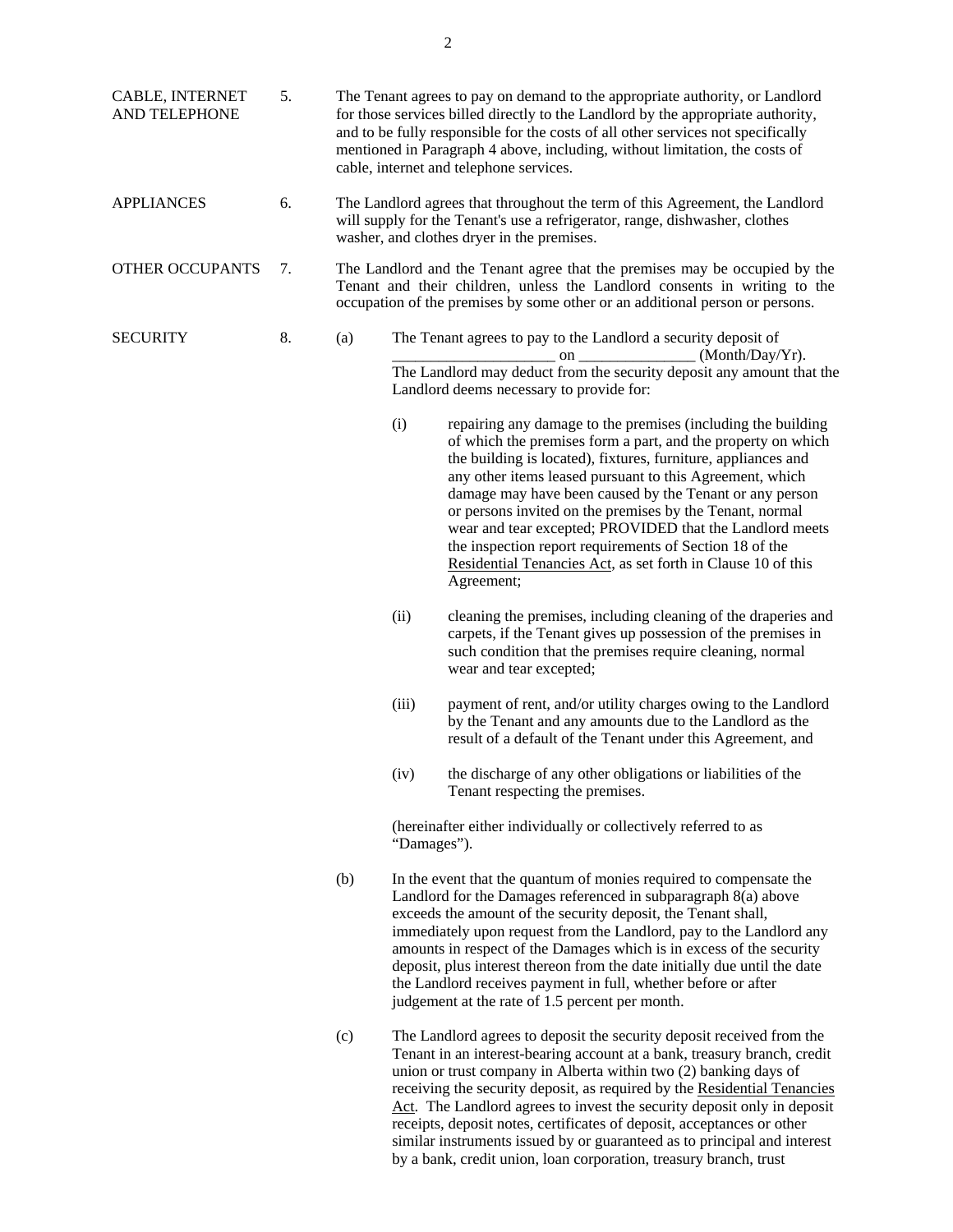|                                               |     |             | corporation or insurance company authorized to carry on business in<br>Alberta. If the Landlord is entitled, under the Residential Tenancies<br>Act or this Agreement, to money in a security deposit trust account, the<br>money may be withdrawn from the trust account and transferred to the<br>Landlord.                                                                                                                                                                                                                                                                                                                                                                                                                                                                                                                                                                                                                                                                                                                                                              |
|-----------------------------------------------|-----|-------------|----------------------------------------------------------------------------------------------------------------------------------------------------------------------------------------------------------------------------------------------------------------------------------------------------------------------------------------------------------------------------------------------------------------------------------------------------------------------------------------------------------------------------------------------------------------------------------------------------------------------------------------------------------------------------------------------------------------------------------------------------------------------------------------------------------------------------------------------------------------------------------------------------------------------------------------------------------------------------------------------------------------------------------------------------------------------------|
| <b>INTEREST ON</b><br><b>SECURITY DEPOSIT</b> | 9.  | applicable. | Unless otherwise agreed by the Landlord and the Tenant the Landlord<br>agrees to pay to the Tenant interest on the security deposit annually at the rate or<br>rates prescribed by the Residential Tenancies Act and the regulations thereto, as                                                                                                                                                                                                                                                                                                                                                                                                                                                                                                                                                                                                                                                                                                                                                                                                                           |
| <b>INSPECTIONS</b>                            | 10. |             | The Landlord and the Tenant agree to complete an inspection of the premises<br>within one week before or after the Tenant takes possession of the premises and<br>within one week before or after the Tenant surrenders possession of the<br>premises. The Landlord agrees to provide the Tenant in each instance with a<br>report of the inspection that describes the condition of the premises. The<br>Landlord may complete the inspection without the Tenant if an adult person who<br>falls within the definition of the term "tenant" (as the term "tenant" is defined in<br>the Residential Tenancies Act) has refused to take part in two inspections<br>suggested by the Landlord to take place on different days, on days that are not<br>holidays and between 8:00 am and 8:00 pm. The Landlord agrees that the<br>inspection reports will contain the statements, and the Landlord and the Tenant<br>agree that the inspection report will be signed, as required by the Residential<br>Tenancies Ministerial Regulation under the Residential Tenancies Act. |
| <b>CARE OF PREMISES</b>                       | 11. | (a)         | The Landlord agrees that the premises supplied to the Tenant by the<br>Landlord at the commencement of the term of this Agreement shall be<br>in a reasonably good state of repair and reasonably clean and that<br>insofar as the Landlord is responsible for the maintenance of the<br>premises pursuant to this Agreement, they will be maintained in a<br>reasonably good state of repair. The Landlord also agrees that any<br>items supplied by the Landlord pursuant to Clause 6 of this Agreement<br>shall be in good working order and capable of enjoyment by the Tenant<br>and stall be maintained by the Landlord in a reasonably good state of<br>repair throughout the term of this Agreement.                                                                                                                                                                                                                                                                                                                                                               |
|                                               |     | (b)         | The Tenant agrees to take good care of the premises and keep them in<br>reasonably clean condition, to take good care of any items supplied to<br>the Tenant by the Landlord pursuant to Clause 6 of this Agreement.                                                                                                                                                                                                                                                                                                                                                                                                                                                                                                                                                                                                                                                                                                                                                                                                                                                       |
| <b>MAINTENANCE</b><br><b>COSTS</b>            | 12. |             | The Tenant shall be responsible for:                                                                                                                                                                                                                                                                                                                                                                                                                                                                                                                                                                                                                                                                                                                                                                                                                                                                                                                                                                                                                                       |
|                                               |     | (a)         | the costs of repairing plugged toilets, sinks and drains and the cost of<br>all damage resulting directly or indirectly therefrom;                                                                                                                                                                                                                                                                                                                                                                                                                                                                                                                                                                                                                                                                                                                                                                                                                                                                                                                                         |
|                                               |     | (b)         | the costs of replacing light bulbs;                                                                                                                                                                                                                                                                                                                                                                                                                                                                                                                                                                                                                                                                                                                                                                                                                                                                                                                                                                                                                                        |
|                                               |     | (c)         | the costs of replacing or repairing all windows, screens, doors,<br>appliances and fixtures damaged, broken, removed or destroyed at any<br>time during the tenancy, whether by the Tenant or any other person or<br>persons invited on the premises by the Tenant.                                                                                                                                                                                                                                                                                                                                                                                                                                                                                                                                                                                                                                                                                                                                                                                                        |
|                                               |     | (d)         | the cost of cleaning, repairing and replacing soiled, stained or damaged<br>floor coverings, counter tops and draperies; and                                                                                                                                                                                                                                                                                                                                                                                                                                                                                                                                                                                                                                                                                                                                                                                                                                                                                                                                               |
|                                               |     | (e)         | the cost of any other repairs or replacements to the premises or the<br>common property of the premises due to Tenant neglect or wilful<br>damage by the Tenant or guests.                                                                                                                                                                                                                                                                                                                                                                                                                                                                                                                                                                                                                                                                                                                                                                                                                                                                                                 |
| <b>TENANT</b><br><b>INSURANCE</b>             | 13. |             | It shall be the responsibility of the Tenant to:                                                                                                                                                                                                                                                                                                                                                                                                                                                                                                                                                                                                                                                                                                                                                                                                                                                                                                                                                                                                                           |
|                                               |     | (a)         | insure the Tenant's property on the premises against damage or loss to<br>such property caused by fire, theft and any other perils which cause<br>such damage or loss.                                                                                                                                                                                                                                                                                                                                                                                                                                                                                                                                                                                                                                                                                                                                                                                                                                                                                                     |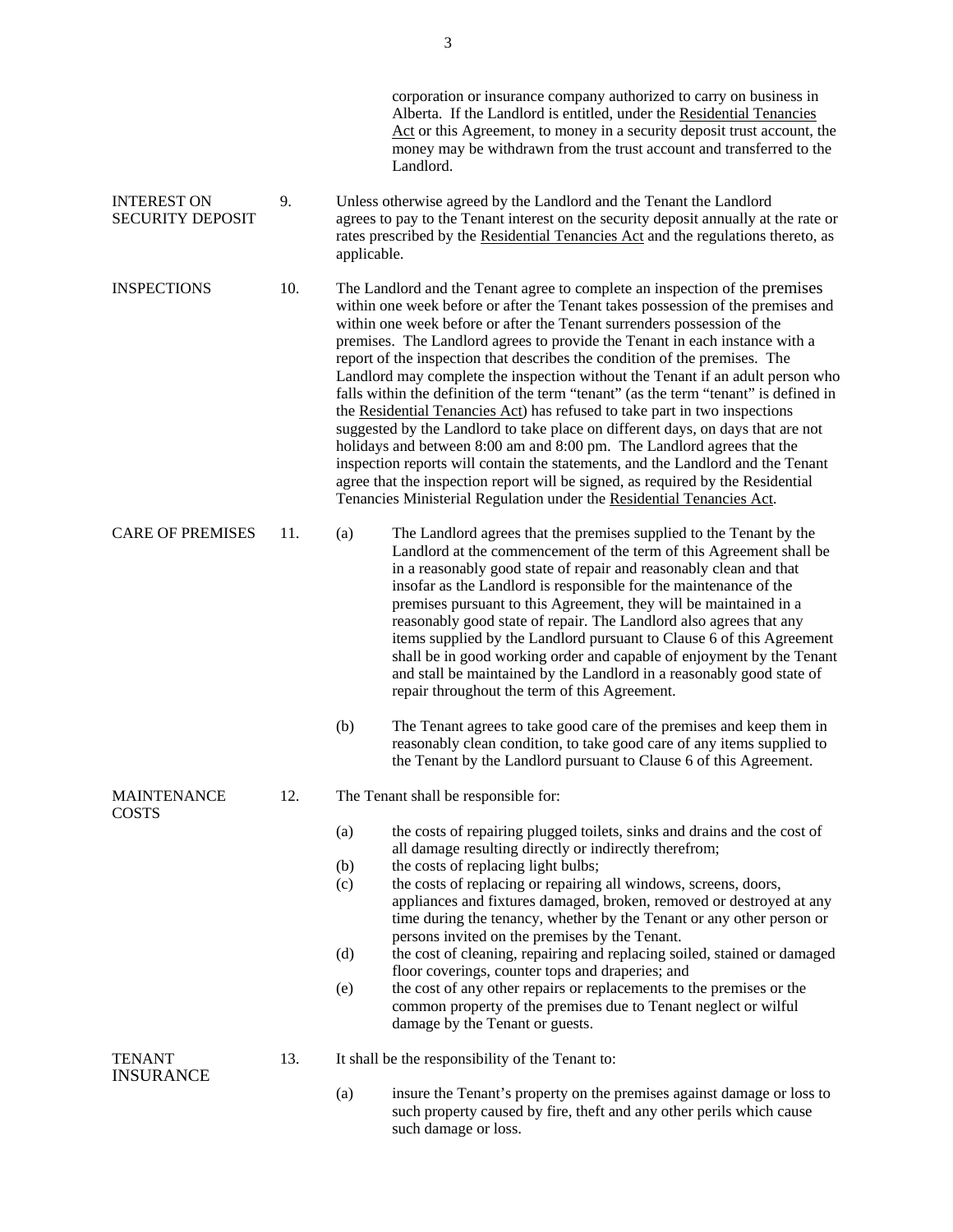|                                        |     | (b)<br>(c)                                                                                                                                                                                                                                                                                                                                                                                                                                                                     | obtain and carry general comprehensive liability insurance of a<br>minimum of \$1,000,000.00 coverage against wilful or negligent acts or<br>omissions by the Tenant or persons for whom the Tenant is responsible.<br>provide a copy of Certificate of Insurance to the Landlord.                                                                                                                                                                                                                                                                                                                                                                                                                                                                           |  |  |  |
|----------------------------------------|-----|--------------------------------------------------------------------------------------------------------------------------------------------------------------------------------------------------------------------------------------------------------------------------------------------------------------------------------------------------------------------------------------------------------------------------------------------------------------------------------|--------------------------------------------------------------------------------------------------------------------------------------------------------------------------------------------------------------------------------------------------------------------------------------------------------------------------------------------------------------------------------------------------------------------------------------------------------------------------------------------------------------------------------------------------------------------------------------------------------------------------------------------------------------------------------------------------------------------------------------------------------------|--|--|--|
| <b>WAIVER AND</b><br><b>INDEMNITY</b>  | 14. | The Tenant hereby waives and releases the Landlord from any liability for<br>damage or loss to and any persons or property which occurs in connection with<br>the premises, the building and its facilities, grounds or parking lot. The<br>Landlord shall not be responsible for any loss of the Tenant's property in the<br>premises or stored in the building. The Landlord is not responsible for damages,<br>inconvenience or fumigation costs due to insect infestation. |                                                                                                                                                                                                                                                                                                                                                                                                                                                                                                                                                                                                                                                                                                                                                              |  |  |  |
|                                        |     |                                                                                                                                                                                                                                                                                                                                                                                                                                                                                | The Tenant hereby indemnifies and saves harmless the Landlord for and in<br>relation to any and all loss or damage caused by the Tenant or the Tenant's<br>guests or invitees, through neglect, misuse or carelessness and the Tenant shall<br>indemnify and save harmless the Landlord for and from all actions, causes of<br>action, or claims for damage or injury of any nature, kind and description<br>whatsoever, arising out of or in connection with Tenant's occupation of the<br>premises, or the facilities, parking areas and grounds located in, upon or<br>associated with the premises.                                                                                                                                                      |  |  |  |
| <b>BEHAVIOR</b>                        | 15. | premises.                                                                                                                                                                                                                                                                                                                                                                                                                                                                      | The Tenant will not cause, and the Tenant will ensure that the family and guests<br>of the Tenant do not cause a nuisance or disturbance to neighbors of the                                                                                                                                                                                                                                                                                                                                                                                                                                                                                                                                                                                                 |  |  |  |
| ASSIGNMENT &<br><b>SUBLETTING</b>      | 16  | The Tenant shall not have the right to assign or sublet the premises to<br>another person or persons without the written consent of the Landlord.                                                                                                                                                                                                                                                                                                                              |                                                                                                                                                                                                                                                                                                                                                                                                                                                                                                                                                                                                                                                                                                                                                              |  |  |  |
| <b>ABANDONMENT</b>                     | 17. |                                                                                                                                                                                                                                                                                                                                                                                                                                                                                | Should the Tenant fail to take possession of the premises at the commencement<br>of the term of this Agreement, or abandon the premises before the expiration of<br>this Agreement, the Landlord may take possession without notice or demand and<br>re-let the premises on such conditions as the Landlord may deem advisable.<br>Without prejudice to the Landlord's right to recover rent and utility charges<br>which may be owing and without prejudice to any claim or claims for damages,<br>the Tenant will be charged a re-rental fee of \$<br>and will also be<br>responsible for paying the rent until the end of the Residential Tenancy<br>Agreement term, or until a new tenant, suitable to the Landlord, is found to<br>occupy the premises. |  |  |  |
| <b>RULES AND</b><br><b>REGULATIONS</b> | 18. |                                                                                                                                                                                                                                                                                                                                                                                                                                                                                | The Tenant and Tenant's guests will observe and comply with the Landlord's<br>RULES AND REGULATIONS which are attached to and form part of this<br>Agreement, with such reasonable variations and modifications as may be made<br>to such RULES AND REGULATIONS from time to time by way of reasonable<br>written notice from the Landlord to the Tenant, provided that such variations<br>and modifications do not modify this Agreement and are clear and fair and are<br>intended to either:                                                                                                                                                                                                                                                              |  |  |  |
|                                        |     | (a)                                                                                                                                                                                                                                                                                                                                                                                                                                                                            | promote the comfort, safety or welfare of the Tenant, the family and<br>guests of the Tenant and/or other tenants in the building of which the<br>premises form a part;                                                                                                                                                                                                                                                                                                                                                                                                                                                                                                                                                                                      |  |  |  |
|                                        |     | (b)                                                                                                                                                                                                                                                                                                                                                                                                                                                                            | preserve the Landlord's property from abusive use or promote the care<br>and cleanliness of the premises, the building of which the premises<br>form a part, if any, or the property on which the building is located, or                                                                                                                                                                                                                                                                                                                                                                                                                                                                                                                                    |  |  |  |
|                                        |     | (c)                                                                                                                                                                                                                                                                                                                                                                                                                                                                            | make a fair distribution of services or facilities provided for the<br>Tenant's use                                                                                                                                                                                                                                                                                                                                                                                                                                                                                                                                                                                                                                                                          |  |  |  |
| LIABILITY FOR RENT 19.                 |     |                                                                                                                                                                                                                                                                                                                                                                                                                                                                                | When two or more persons comprise the Tenant for the purposes of this<br>Agreement, the Landlord may collect the rent due and the utility charges to the<br>Landlord pursuant to this Agreement from any or all of them. The liability of                                                                                                                                                                                                                                                                                                                                                                                                                                                                                                                    |  |  |  |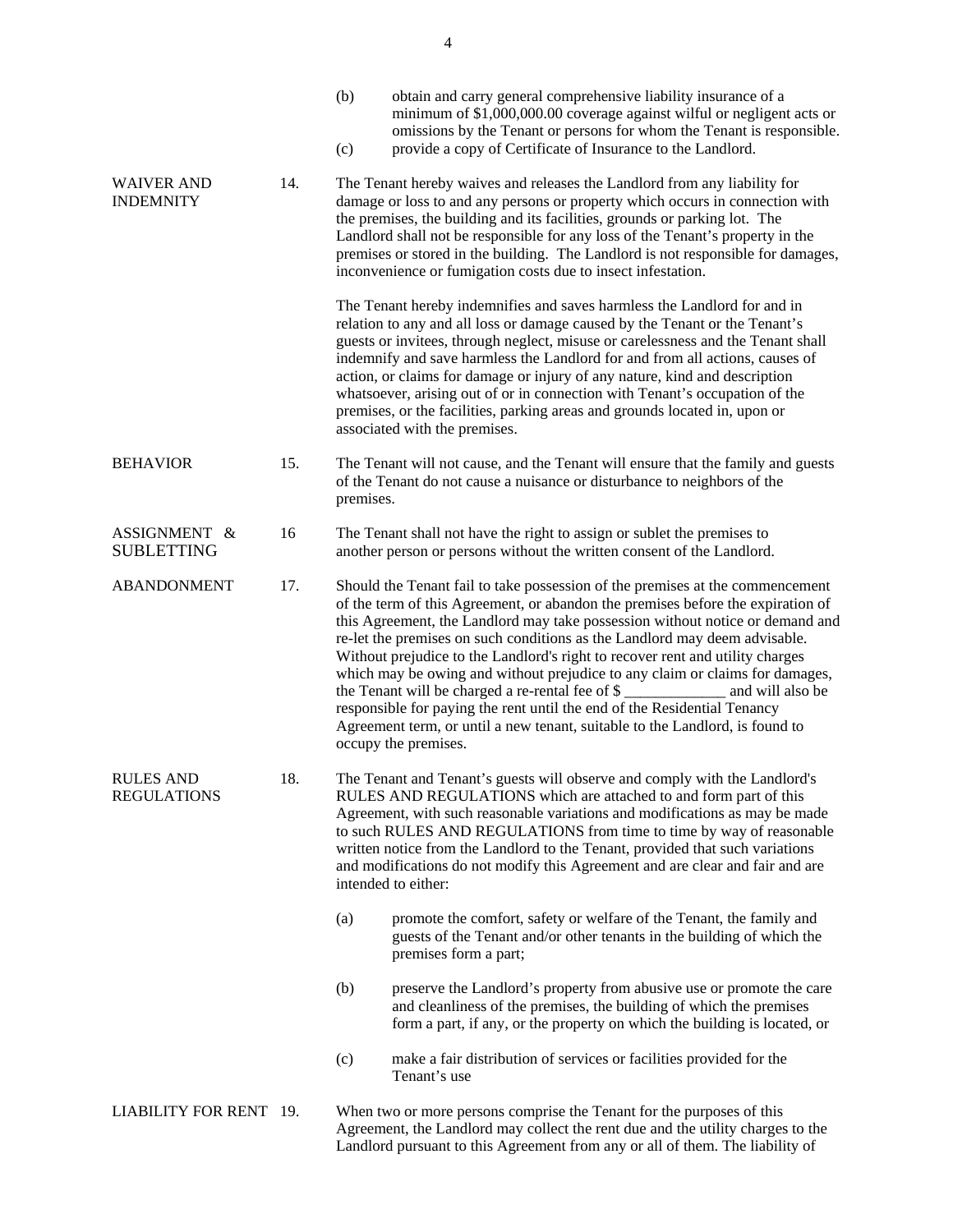|                               |     |                                                                                                                                                                                                                                                                                                                                                                                                                                                                                                                                                                                     |                              | each person comprising the Tenant shall be joint and several in respect of any<br>and all obligations of the Tenant under this Agreement.                                                                                                                                                                                                                                                                                                                                                                                                                                                 |
|-------------------------------|-----|-------------------------------------------------------------------------------------------------------------------------------------------------------------------------------------------------------------------------------------------------------------------------------------------------------------------------------------------------------------------------------------------------------------------------------------------------------------------------------------------------------------------------------------------------------------------------------------|------------------------------|-------------------------------------------------------------------------------------------------------------------------------------------------------------------------------------------------------------------------------------------------------------------------------------------------------------------------------------------------------------------------------------------------------------------------------------------------------------------------------------------------------------------------------------------------------------------------------------------|
| <b>QUIET ENJOYMENT</b>        | 20. | The Landlord acknowledges that in executing this Agreement, the Landlord is<br>exercising the Landlord's lawful power, and in so executing, and subject to the<br>terms of this Agreement, grants the Tenant the right of full use and occupation<br>and peaceful enjoyment of the premises with such security of tenure.                                                                                                                                                                                                                                                           |                              |                                                                                                                                                                                                                                                                                                                                                                                                                                                                                                                                                                                           |
| <b>RIGHT OF ENTRY</b>         | 21. | Except as otherwise permitted by this paragraph 20, the Landlord shall not enter<br>the premises without the consent of the Tenant or of any adult person lawfully<br>on the premises. The Landlord shall have the right to enter the premises:                                                                                                                                                                                                                                                                                                                                     |                              |                                                                                                                                                                                                                                                                                                                                                                                                                                                                                                                                                                                           |
|                               |     | (a)                                                                                                                                                                                                                                                                                                                                                                                                                                                                                                                                                                                 | (i)<br>(ii)                  | immediately, and without notice or consent:<br>if the Landlord has reasonable grounds to believe that an<br>emergency exists or that the Tenant has abandoned the<br>premises; or<br>needs to make repairs or adjustments to the heating, water,<br>electrical, telephone, or other services of the building of which<br>the premises form a part. The Tenant acknowledges that<br>access to these services is located in the premises.                                                                                                                                                   |
|                               |     | (b)                                                                                                                                                                                                                                                                                                                                                                                                                                                                                                                                                                                 | (i)<br>(ii)<br>(iii)<br>(iv) | without consent, but after notice to the Tenant:<br>to inspect the state of repair of the premises;<br>to make general repairs to the premises;<br>to show the premises to prospective purchasers or mortgagees<br>of the premises; or<br>to show the premises to prospective tenants after a notice of<br>termination has been served.                                                                                                                                                                                                                                                   |
|                               |     |                                                                                                                                                                                                                                                                                                                                                                                                                                                                                                                                                                                     |                              | Where required, a notice shall be served on the Tenant at least 24 hours before<br>the time of entry, the entry must be between 8:00 am and 8:00 pm and the entry<br>must be made on a day that is not a holiday (except that the Landlord may enter<br>on a Sunday if the Tenant's religious day of worship is not a Sunday and the<br>Tenant has provided the Landlord with a written notice of that day) or on a day<br>that is not the Tenant's day of religious worship (if that day is not a Sunday and<br>the Tenant has provided the Landlord with a written notice of that day). |
| <b>FORCE MAJEURE</b>          | 22. | The provisions of this lease may be suspended or terminated at any time by the<br>Landlord should any event make such suspension or termination advisable when<br>considered from the perspective of the Landlord, including, without limitation to<br>the generality of the foregoing, damage to the premises or the building of which<br>the premises form a part which makes the premises uninhabitable, or any<br>intervention by any regulatory, governmental or other authority which prevents<br>or otherwise renders the lease of the premises uneconomic for the Landlord. |                              |                                                                                                                                                                                                                                                                                                                                                                                                                                                                                                                                                                                           |
| <b>USE</b>                    | 23. |                                                                                                                                                                                                                                                                                                                                                                                                                                                                                                                                                                                     |                              | The Tenant shall use the premises for residential purposes only. The Tenant<br>shall not allow the premises to be used for any illegal or immoral purpose.                                                                                                                                                                                                                                                                                                                                                                                                                                |
| <b>COMPLY WITH</b><br>LAWS    | 24. |                                                                                                                                                                                                                                                                                                                                                                                                                                                                                                                                                                                     |                              | The Tenant shall comply with all health, fire and other regulations and<br>requirements of competent authorities. The Tenant shall not do anything to<br>create or allow a health, fire or other hazard to exist.                                                                                                                                                                                                                                                                                                                                                                         |
| TENANT'S COPY<br>OF AGREEMENT | 25. |                                                                                                                                                                                                                                                                                                                                                                                                                                                                                                                                                                                     |                              | The Landlord shall deliver to the Tenant a duplicate copy of this<br>agreement signed by the Landlord within TWENTY-ONE (21) days after<br>execution of this Agreement by the Tenant and return of this Agreement to the<br>Landlord. Where a copy of this Agreement is not delivered within the time<br>specified, the Tenant may withhold payment of rent.                                                                                                                                                                                                                              |
| <b>BINDING EFFECT</b>         | 26. |                                                                                                                                                                                                                                                                                                                                                                                                                                                                                                                                                                                     |                              | This Agreement shall extend to, be binding upon and enure to the benefit of the<br>heirs, executors, administrators, successors and assigns of the Tenant.                                                                                                                                                                                                                                                                                                                                                                                                                                |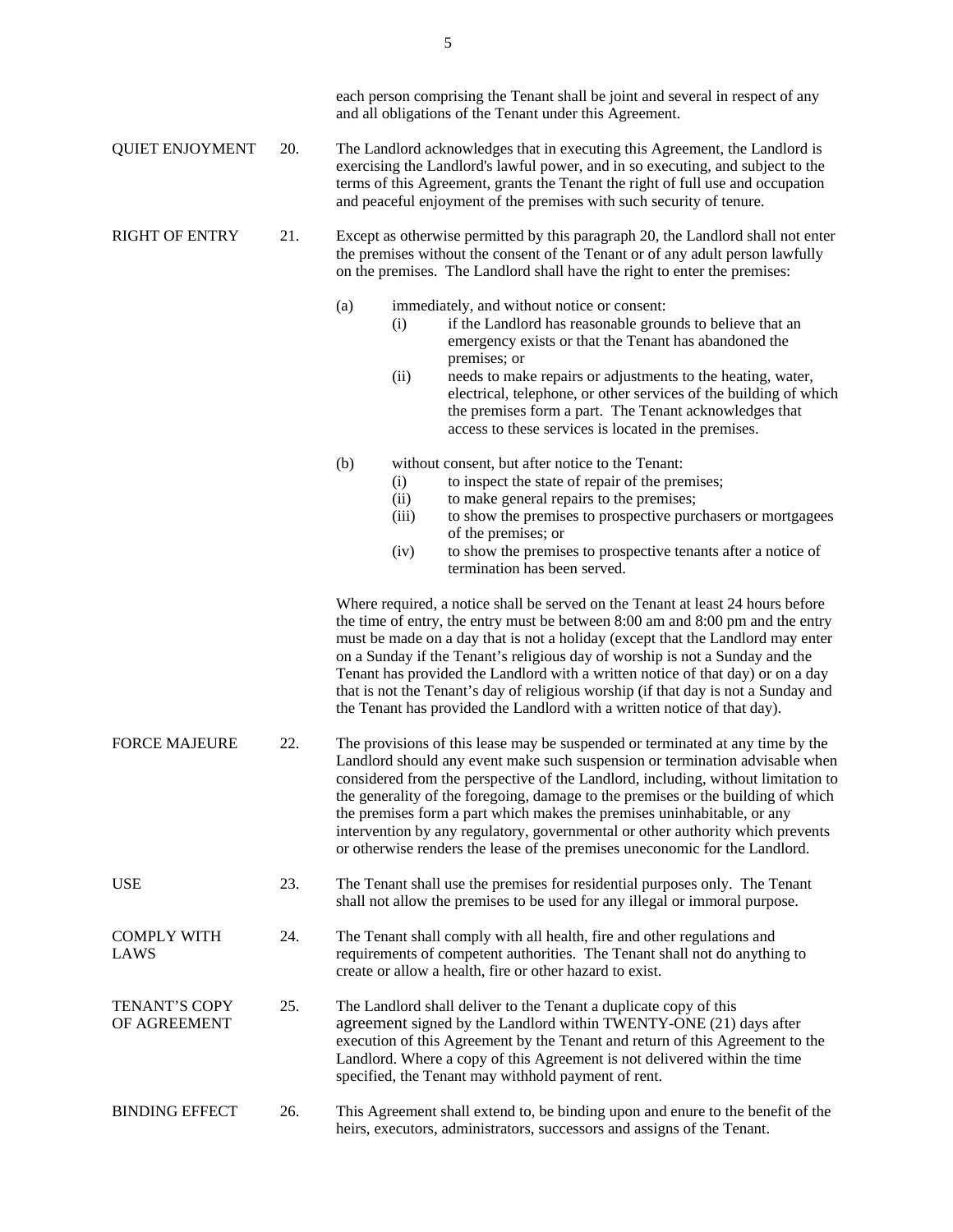| LANDLORD'S<br><b>ADDRESS</b> | 27. | The Landlord will advise the Tenant of the address and postal<br>code within Alberta of the Landlord within seven (7) days of the Tenant's taking<br>possession of the premises and will advise the Tenant of any change in such<br>information as required by the Residential Tenancies Act. Unless otherwise<br>provided, the Landlord's address for notice is: |
|------------------------------|-----|-------------------------------------------------------------------------------------------------------------------------------------------------------------------------------------------------------------------------------------------------------------------------------------------------------------------------------------------------------------------|
|                              |     |                                                                                                                                                                                                                                                                                                                                                                   |
| <b>HEADINGS</b>              | 28. | The headings in this Agreement are inserted for convenience of reference only<br>and shall not affect the construction of this Agreement.                                                                                                                                                                                                                         |
| <b>CONFLICTS</b>             | 29. | The tenancy created by this Residential Tenancy Agreement is<br>governed by the Residential Tenancies Act and if there is a conflict<br>between this Residential Tenancy Agreement and the Act, the Act<br>prevails.                                                                                                                                              |

IN WITNESS WHEREOF the parties hereto have executed this Agreement as of the day and year first above written.

 $\frac{1}{2}$  ,  $\frac{1}{2}$  ,  $\frac{1}{2}$  ,  $\frac{1}{2}$  ,  $\frac{1}{2}$  ,  $\frac{1}{2}$  ,  $\frac{1}{2}$  ,  $\frac{1}{2}$  ,  $\frac{1}{2}$  ,  $\frac{1}{2}$  ,  $\frac{1}{2}$  ,  $\frac{1}{2}$  ,  $\frac{1}{2}$  ,  $\frac{1}{2}$  ,  $\frac{1}{2}$  ,  $\frac{1}{2}$  ,  $\frac{1}{2}$  ,  $\frac{1}{2}$  ,  $\frac{1$ 

 $\frac{1}{2}$  ,  $\frac{1}{2}$  ,  $\frac{1}{2}$  ,  $\frac{1}{2}$  ,  $\frac{1}{2}$  ,  $\frac{1}{2}$  ,  $\frac{1}{2}$  ,  $\frac{1}{2}$  ,  $\frac{1}{2}$  ,  $\frac{1}{2}$  ,  $\frac{1}{2}$  ,  $\frac{1}{2}$  ,  $\frac{1}{2}$  ,  $\frac{1}{2}$  ,  $\frac{1}{2}$  ,  $\frac{1}{2}$  ,  $\frac{1}{2}$  ,  $\frac{1}{2}$  ,  $\frac{1$ 

 $\frac{1}{2}$  ,  $\frac{1}{2}$  ,  $\frac{1}{2}$  ,  $\frac{1}{2}$  ,  $\frac{1}{2}$  ,  $\frac{1}{2}$  ,  $\frac{1}{2}$  ,  $\frac{1}{2}$  ,  $\frac{1}{2}$  ,  $\frac{1}{2}$  ,  $\frac{1}{2}$  ,  $\frac{1}{2}$  ,  $\frac{1}{2}$  ,  $\frac{1}{2}$  ,  $\frac{1}{2}$  ,  $\frac{1}{2}$  ,  $\frac{1}{2}$  ,  $\frac{1}{2}$  ,  $\frac{1$ 

### **Signed by the Landlord in the presence of:**

Witness Signature of Landlord or Landlord's Agent

**Signed by the Tenant in the presence of:**

Witness Signature of Tenant

Witness Signature of Tenant

RECEIPT OF I hereby acknowledge receipt of a DUPLICATE ORIGINAL OF THIS RESIDENTIAL LEASE TENANCY AGREEMENT this \_\_\_\_\_ day of \_\_\_\_\_\_\_\_\_\_\_\_\_\_\_\_\_\_\_\_\_\_\_, 200\_\_\_\_.

 $\frac{1}{2}$  ,  $\frac{1}{2}$  ,  $\frac{1}{2}$  ,  $\frac{1}{2}$  ,  $\frac{1}{2}$  ,  $\frac{1}{2}$  ,  $\frac{1}{2}$  ,  $\frac{1}{2}$  ,  $\frac{1}{2}$  ,  $\frac{1}{2}$  ,  $\frac{1}{2}$  ,  $\frac{1}{2}$  ,  $\frac{1}{2}$  ,  $\frac{1}{2}$  ,  $\frac{1}{2}$  ,  $\frac{1}{2}$  ,  $\frac{1}{2}$  ,  $\frac{1}{2}$  ,  $\frac{1$ 

 $\frac{1}{2}$  ,  $\frac{1}{2}$  ,  $\frac{1}{2}$  ,  $\frac{1}{2}$  ,  $\frac{1}{2}$  ,  $\frac{1}{2}$  ,  $\frac{1}{2}$  ,  $\frac{1}{2}$  ,  $\frac{1}{2}$  ,  $\frac{1}{2}$  ,  $\frac{1}{2}$  ,  $\frac{1}{2}$  ,  $\frac{1}{2}$  ,  $\frac{1}{2}$  ,  $\frac{1}{2}$  ,  $\frac{1}{2}$  ,  $\frac{1}{2}$  ,  $\frac{1}{2}$  ,  $\frac{1$ 

Tenant Tenant Tenant's Signature

Tenant Tenant Signature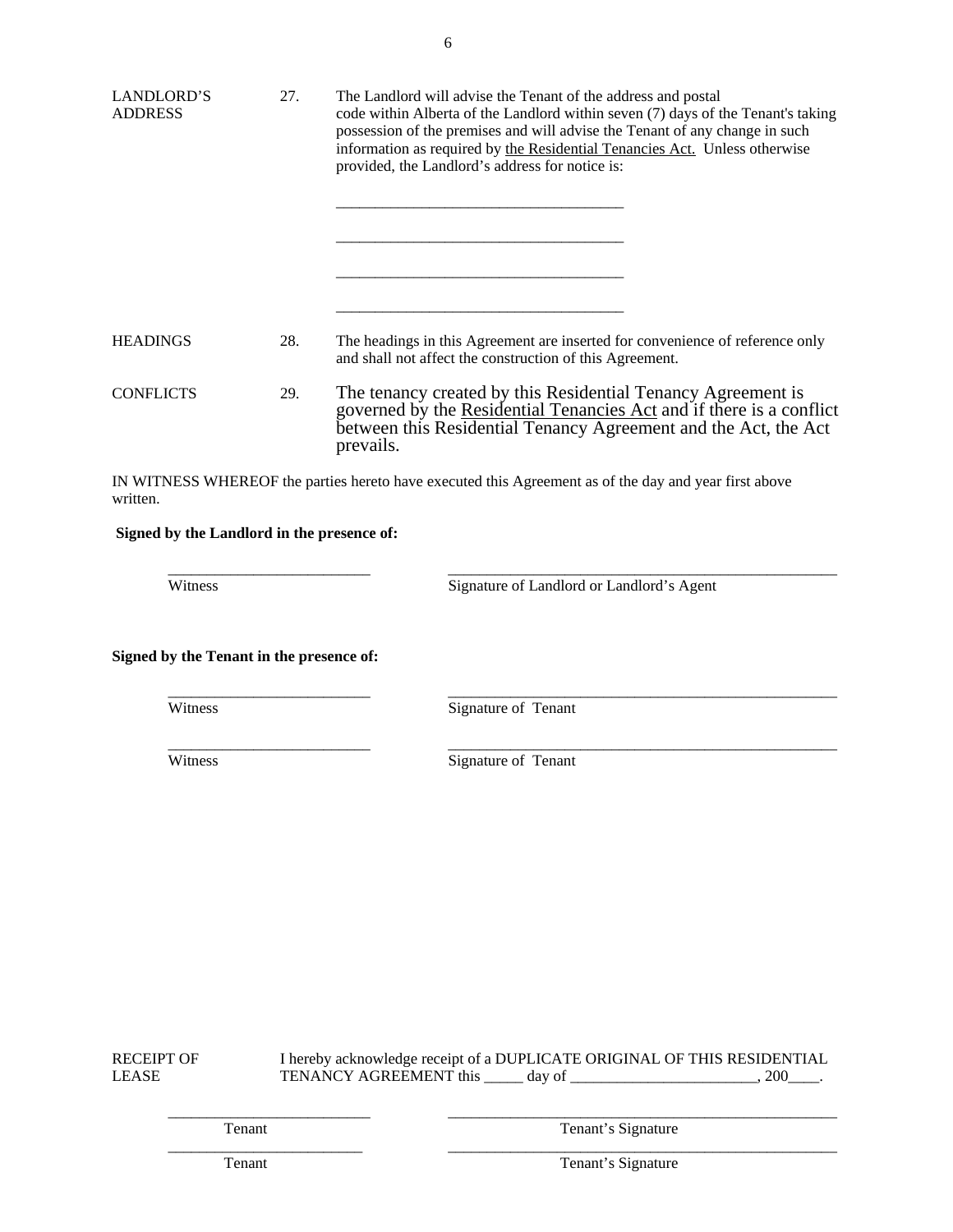## **RULES AND REGULATIONS**

| <b>MAINTENANCE</b>                | 1.<br>2.<br>3. | The Tenant shall dispose of all garbage from the premises in a proper manner.<br>The Tenant shall use the decks, entrance and walks in a proper manner.<br>If windows or doors are left open on the premises by the Tenant or by any                                                                                                                                                           |
|-----------------------------------|----------------|------------------------------------------------------------------------------------------------------------------------------------------------------------------------------------------------------------------------------------------------------------------------------------------------------------------------------------------------------------------------------------------------|
|                                   |                | person invited on the premises by the Tenant, causing plumbing to freeze,<br>damage by rain or water damage to floors or walls, the Tenant shall be                                                                                                                                                                                                                                            |
|                                   | 4.             | responsible for any damage occasioned by such action.<br>The Tenant agrees to immediately report to the Landlord any and all damage                                                                                                                                                                                                                                                            |
|                                   | 5.             | that may occur to the premises.<br>Only small picture hooks and small nails may be used for the hanging of<br>pictures in the premises.                                                                                                                                                                                                                                                        |
|                                   | 6.             | The Tenant shall be responsible for replacing glass with glass of a kind and<br>quality similar to that, which may be broken, cracked or damaged due to the<br>negligence, or wilful misconduct of Tenant or any other person or persons<br>invited on the premises by the Tenant.                                                                                                             |
|                                   | 7.             | The hallways, passages, and stairs of the building in which the premises are<br>situated shall be used for no purpose other than going to and from the premises<br>and the Tenant shall not in any way encumber those areas with boxes, furniture<br>or other material or place or leave rubbish in those areas and other areas used in<br>common with other tenants.                          |
|                                   | 8.             | Boots and rubbers which are soiled or wet shall be removed at the entrance to<br>the building in which the premises are located and taken into the Tenant's<br>premises.                                                                                                                                                                                                                       |
|                                   | 9.             | No structural alterations, painting, papering or redecorating shall be done by the<br>Tenant without the prior written consent of the Landlord.                                                                                                                                                                                                                                                |
|                                   | 10.            | Neither the Tenant nor the Landlord shall add to or change locks on doors giving<br>access to the premises or to any building or property of which the premises form<br>a part without the prior written consent of the other party. After consent is given<br>by the Landlord, the Tenant is required to provide the Landlord with a key for<br>any locks installed or changed by the Tenant. |
|                                   | 11.            | The Tenant will place plastic or other soft sliders/protectors on the bottom of<br>each leg of furniture.                                                                                                                                                                                                                                                                                      |
| <b>SAFETY</b>                     | 12.<br>13.     | The Tenant must keep and observe all health, fire and police regulations of the<br>Province and city, town or municipality in which the premises are located<br>No additional electric wiring or heating units shall be installed in the premises                                                                                                                                              |
|                                   | 14.            | without the prior written consent of the Landlord.<br>No combustible material or flammable liquid shall be kept on the premises                                                                                                                                                                                                                                                                |
|                                   | 15.            | except in small quantities and in containers approved for this purpose.<br>If the Tenant is absent from the premises and the premises are unoccupied for a<br>period of fourteen (14) days or longer, the Tenant shall notify the Landlord and<br>arrange for a regular inspection by a competent person.                                                                                      |
|                                   | 16.            | The Tenant must obtain the approval of the Landlord before a waterbed or<br>waterbeds are used on the premises.                                                                                                                                                                                                                                                                                |
| <b>CONSIDERATION</b><br>OF OTHERS | 17.            | Noise shall not be permitted in the premises which, in the opinion of the<br>Landlord, disturbs the comfort of the neighbors to the premises.                                                                                                                                                                                                                                                  |
|                                   | 18.            | No pets, animals, reptiles or birds of any kind shall be allowed or kept in or<br>about the premises either on a permanent or temporary basis.                                                                                                                                                                                                                                                 |
|                                   | 19.            | The Tenant will not leave guests in charge of the premises or have guests stay<br>longer than four (4) weeks without notifying the Landlord.                                                                                                                                                                                                                                                   |
|                                   | 20.            | If parking facilities are provided, they are provided at the Tenant's own risk and<br>the Tenant is required to park in the stall allotted to the Tenant. Unlicensed or<br>inoperable vehicles parked on the Landlord's property will be removed at the                                                                                                                                        |
|                                   | 21.            | Tenant's expense.<br>The Tenant shall not place or expose or allow to be placed or exposed anywhere<br>in the premises within or without, any placard, notice plate or sign for<br>advertising purposes, nor shall the Tenant affix to the premises or erect thereon<br>any radio or TV antenna or towers, without the prior written consent of the<br>Landlord.                               |